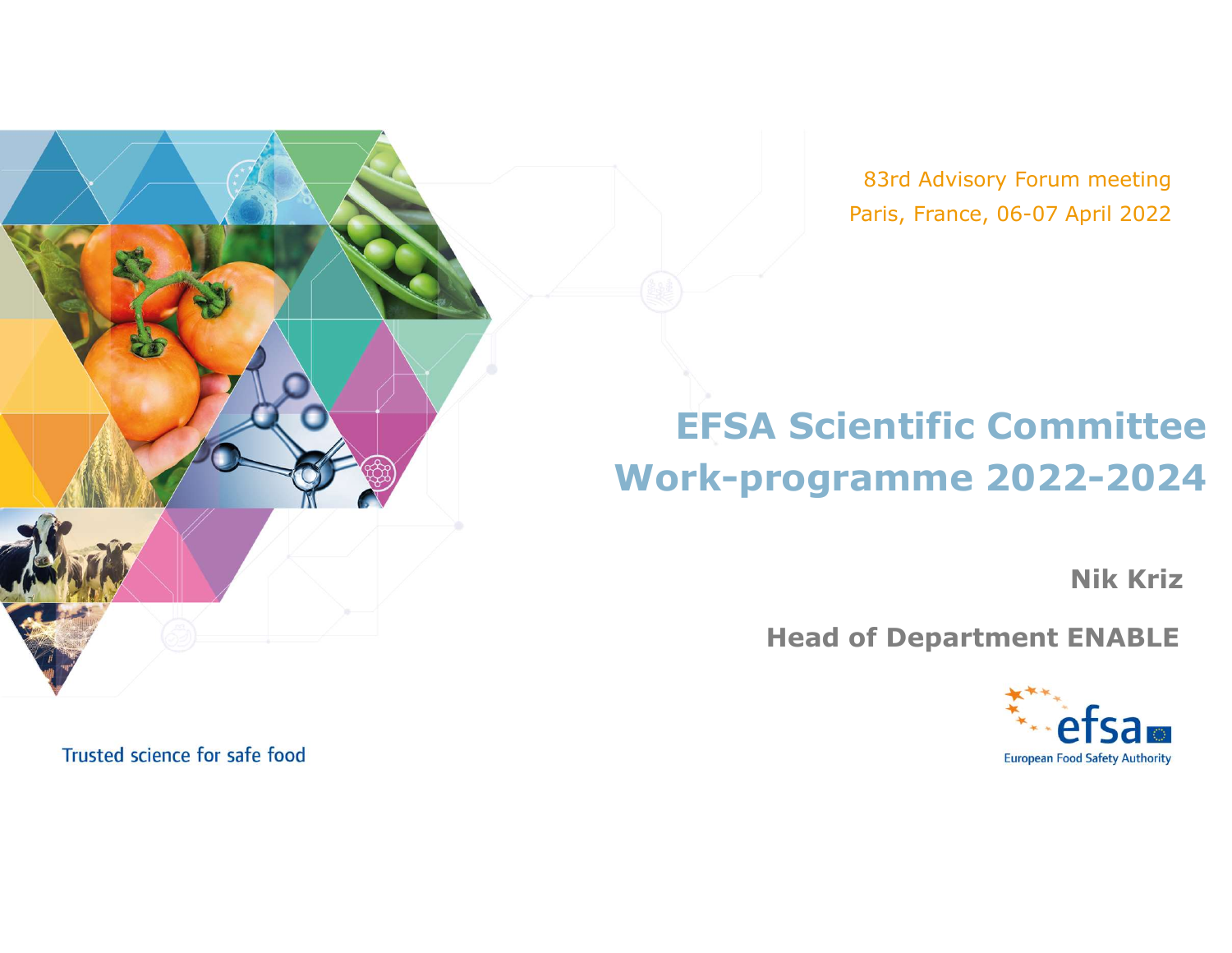



## Role and responsibilities of the SC

- General coordination necessary to ensure the consistency of the scientific opinion procedure, in particular with regard to the adoption of working procedures and harmonisation of working methods
- **Compete 2018 19 The SC Transformal is supposed to the SC**<br> **Conservant Control in the Conservant Conservant Conservant Conservant Conservant Conservant Conservant Conservant Conservant Conservant Conservant Conservant Con** Scientific Panel, and on issues which do not fall within the competence of any of the Scientific Panels
- It ensures the appropriate coordination between the work programme of EFSA's Scientific Panels to avoid the risk for the adoption of divergent scientific opinions
- **If draws attention to any specific or emerging issue falling within its remit.**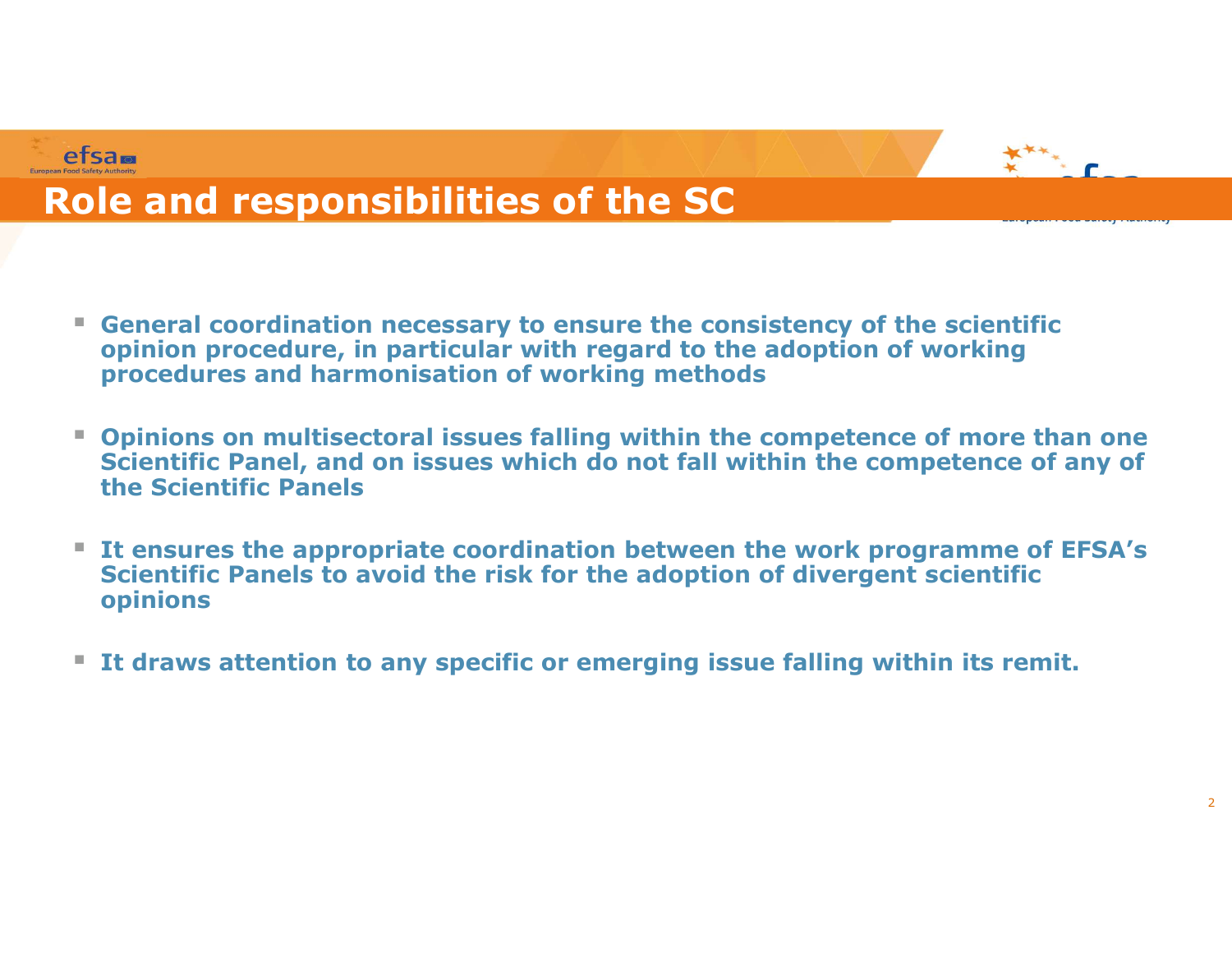## Work-programme Scientific Committee





## November 2021 **Preliminary**

# February<br>2022

Launch consultation process with Panels/Units

### April 2022

prioritisation of SC discussion and Prior 2022<br>
Prior Cod Safety Authority<br>
European Food Safety Authority<br>
Prior 2022<br>
SC discussion and<br>
prioritisation of<br>
activities for 2022-<br>
2024 activities for 2022- 2024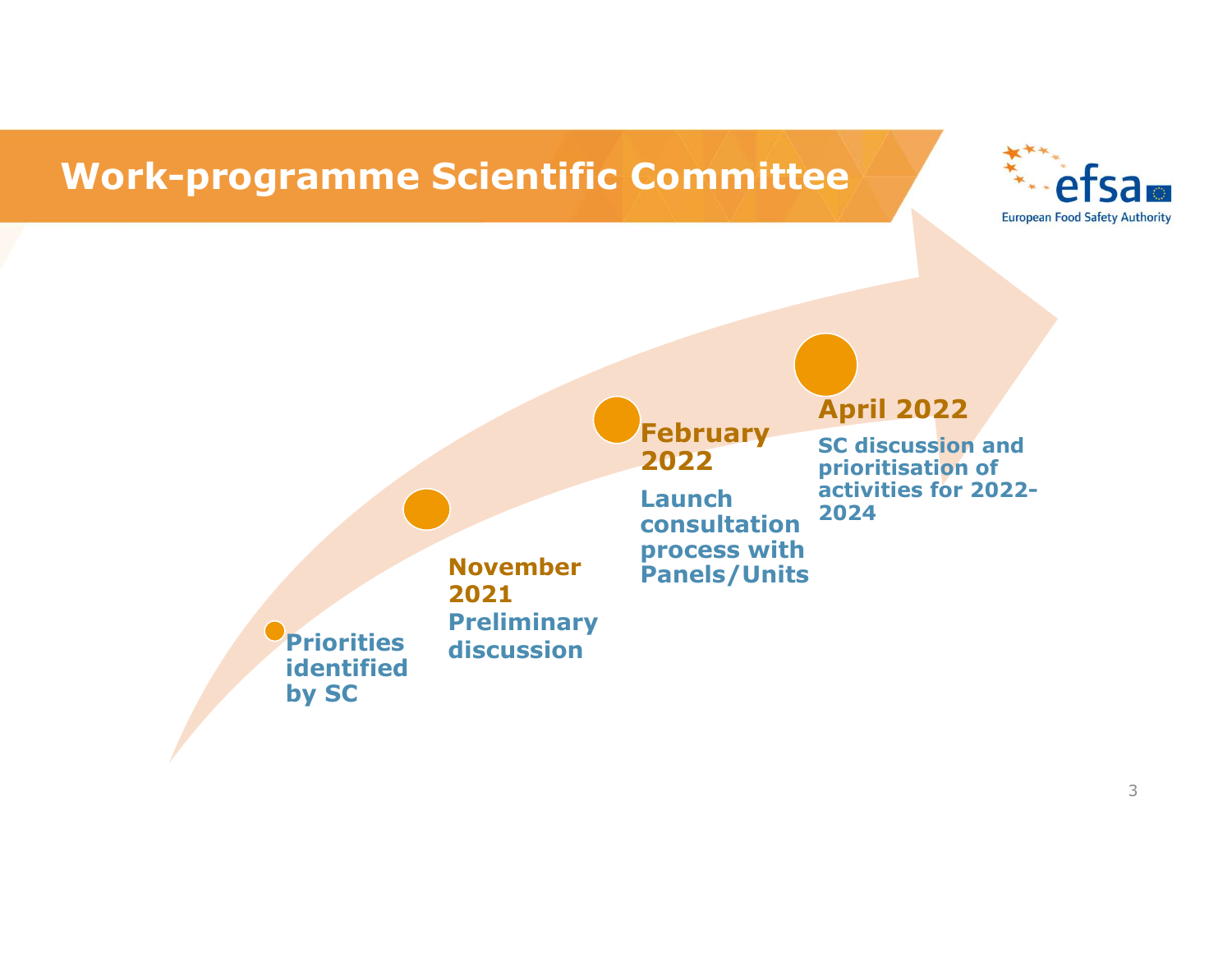## Ongoing WG activities



| <b>Ongoing WG activities</b><br><b>European Food Safety Authority</b> |                         |                                                                                   |                                                                     |  |  |
|-----------------------------------------------------------------------|-------------------------|-----------------------------------------------------------------------------------|---------------------------------------------------------------------|--|--|
| <b>WG</b>                                                             | <b>Chair</b>            | <b>Status</b>                                                                     | <b>Timeline</b>                                                     |  |  |
| <b>Cross-cutting WG on</b><br><b>Benchmark Dose</b>                   | Josef Schlatter         | Updating of the<br>guidance                                                       | March 2022:<br>public consultation<br>July 2022: adoption           |  |  |
| <b>Cross-cutting WG</b><br><b>Nano</b>                                | Jose Tarazona (EFSA)    | Advice to panels/units.<br>Support to MS (Nano<br>network).                       | Continuous proc.<br>Stakeholders workshop<br>to be held in Q1 2022. |  |  |
| <b>Cross-cutting WG on</b><br><b>Genotoxicity</b>                     | Diane Benford           | Advice to panels/units<br>on critical gentox data                                 | Ongoing support                                                     |  |  |
| <b>Cross-cutting WG on</b><br><b>Uncertainty</b>                      | Fulvio Barizzone (EFSA) | Advice to panels/units<br>on how to address<br>uncertainties I risk<br>assessment | Ongoing support                                                     |  |  |
| <b>WG Botanicals and</b><br><b>botanical</b><br>preparations          | Alexis Nathanail (EFSA) | Finalisation of the<br>Compendium of<br>botanicals                                | End 2023                                                            |  |  |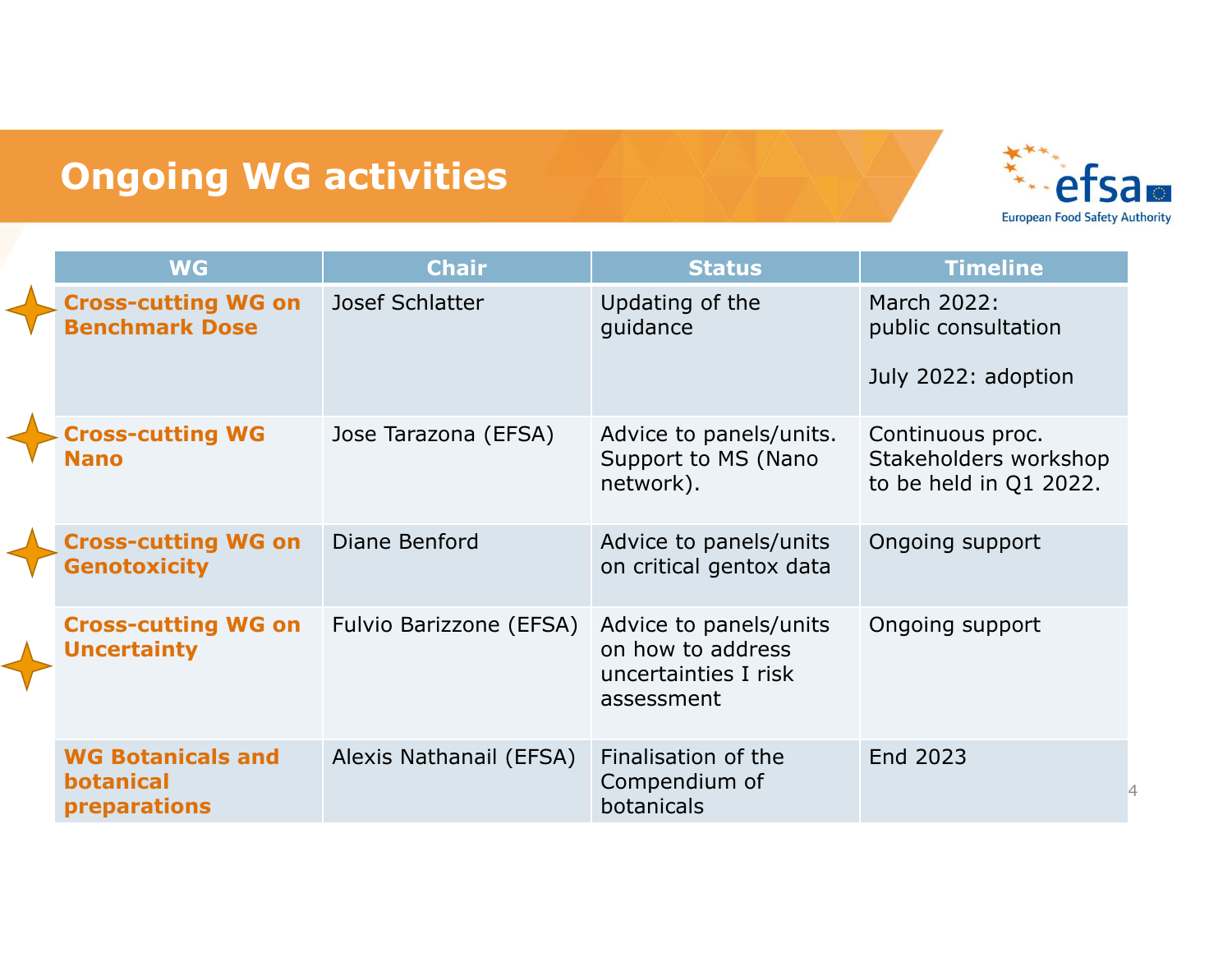## Ongoing WG activities



| <b>Ongoing WG activities</b>                   |                              |                                                                                                         | <b>European Food Safety Authority</b> |
|------------------------------------------------|------------------------------|---------------------------------------------------------------------------------------------------------|---------------------------------------|
| <b>WG</b>                                      | <b>Chair</b>                 | <b>Status</b>                                                                                           | <b>Timeline</b>                       |
| <b>SC WG Fluoride</b>                          | <b>Thor Halldorsson</b>      | EC Mandate - opinion<br>on risk assessment of<br>fluoride                                               | 30 September 2023                     |
| <b>SC WG Copper</b>                            | Jean-Charles Leblanc         | EC Mandate - opinion<br>on risk assessment of<br>copper<br>Possible endorsement<br>for PC in April 2022 | <b>Adoption December</b><br>2022      |
| <b>SC WG Read Across</b>                       | Susanne Hougaard<br>Bennekou | Development of a<br>cross-cutting guidance                                                              | December 2024                         |
| <b>SC WG Risk Benefit</b><br><b>Assessment</b> | <b>Maged Younes</b>          | Scientific Colloquium<br>15-17 February 2022,<br>Guidance under<br>development                          | December 2023                         |
| <b>SC WG synthetic</b><br>biology              | Pier Sandro Cocconcelli      | $EC$ mandate - draft<br>opinion PC in March                                                             | Adoption July 2022                    |
| <b>SC WG Protocol</b><br><b>Development</b>    | Thor Halldorsson             | Preparation of guidance<br>document                                                                     | December 2023                         |
|                                                |                              |                                                                                                         |                                       |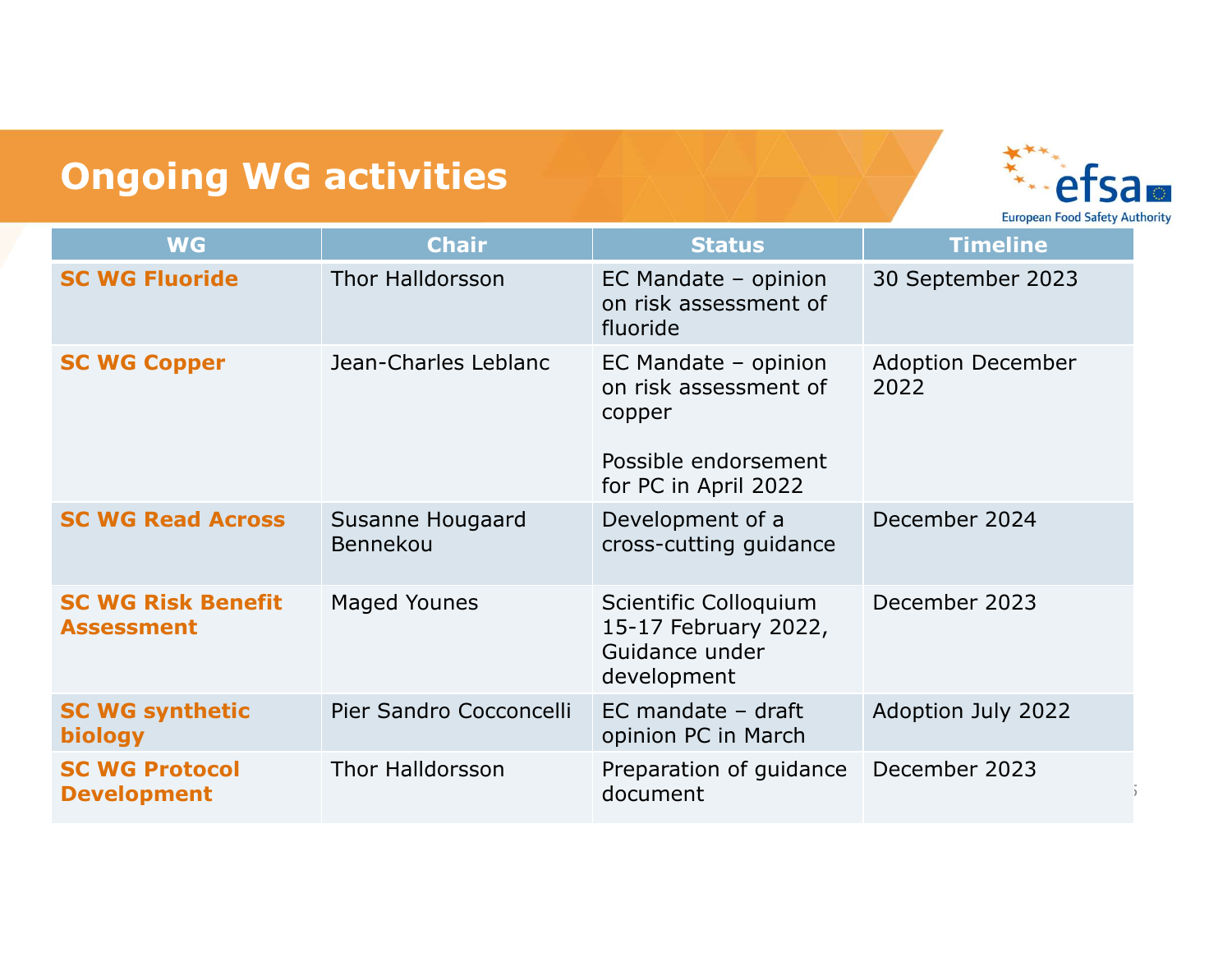## Network activities



| <b>Network activities</b>                                                                                      |                      |                                                                                                                                                                                | <b>European Food Safety Authority</b>                                                      |
|----------------------------------------------------------------------------------------------------------------|----------------------|--------------------------------------------------------------------------------------------------------------------------------------------------------------------------------|--------------------------------------------------------------------------------------------|
| <b>WG</b>                                                                                                      | <b>Chair</b>         | <b>Status</b>                                                                                                                                                                  | <b>Timeline</b>                                                                            |
| <b>Network on Risk</b><br><b>Assessment of</b><br><b>Nanotechnologies in</b><br><b>Food and Feed</b><br>(NANO) | Jose Tarazona (EFSA) | Ongoing<br>MS participation to<br>exchange information<br>and achieve synergies.<br>Facilitate harmonization<br>of methodologies.<br>To provide expertise in<br>certain areas. | Continuos<br>activity.<br>Yearly technical report<br>published, summarizing<br>activities. |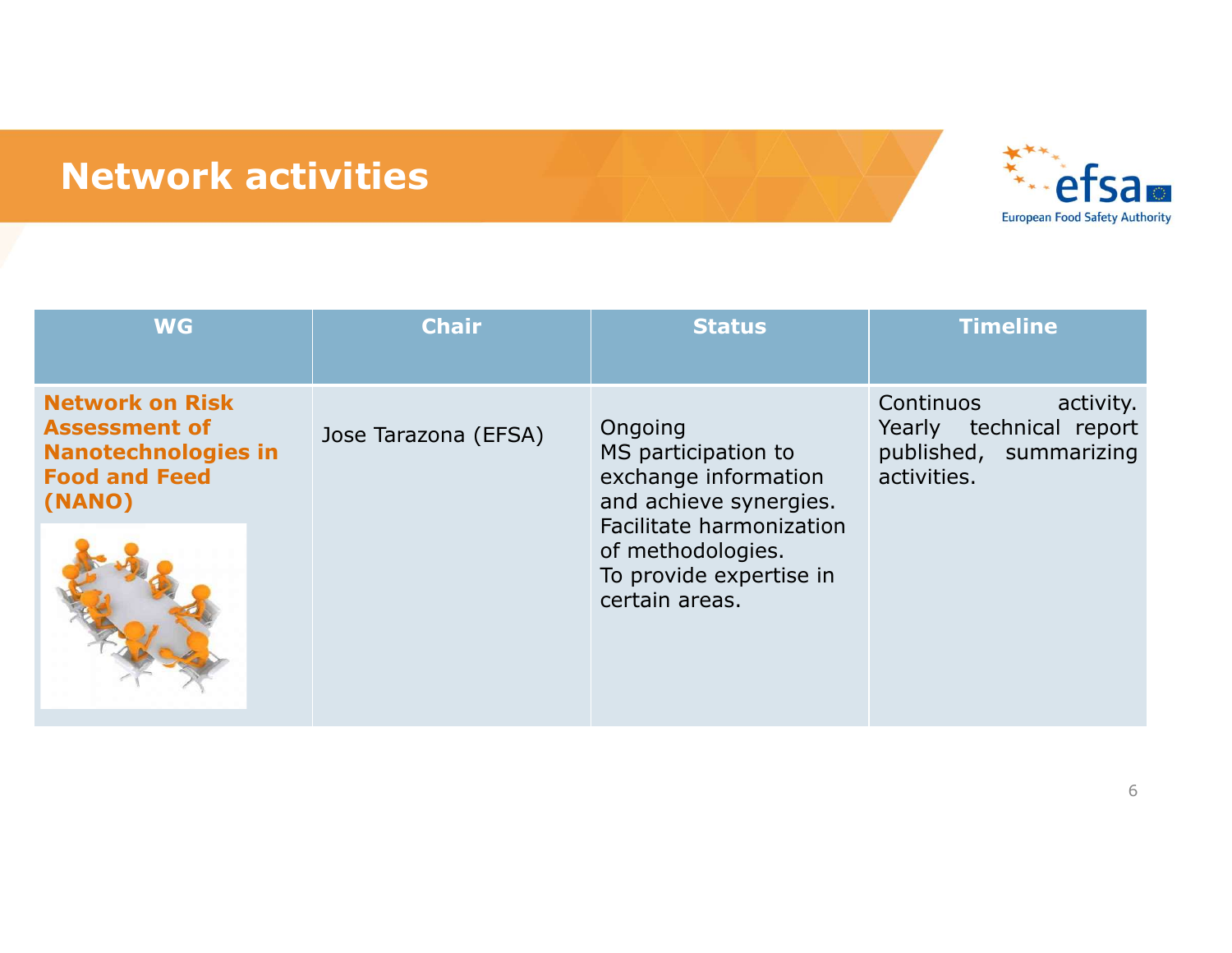## New activities identified by the SC



| <b>New activities identified by the SC</b> |                                                                                                                                 |                                                                              |
|--------------------------------------------|---------------------------------------------------------------------------------------------------------------------------------|------------------------------------------------------------------------------|
| <b>WG</b>                                  | <b>Status</b>                                                                                                                   | <b>European Food Safety Authority</b><br><b>Timeline</b>                     |
| <b>WG Epidemiological studies</b>          | Revision<br>of comments<br>and To<br>update of the document with<br>panel-specific sections.<br>Public Consultation to be done. | 2022.<br>initiated<br>be<br>in.<br>Finalisation by end of 2023-<br>beg 2024. |
| <b>WG MUST B - ApisRAM</b>                 | Several actions needed as<br>follow up activities.                                                                              | To be initiated in 2022. Various<br>activities to be finalised by<br>2026.   |
| <b>SC WG on Biomarkers of</b><br>effect    | There is a need to incorporate<br>information on latest scientific<br>and technical developments.                               | To be further discussed                                                      |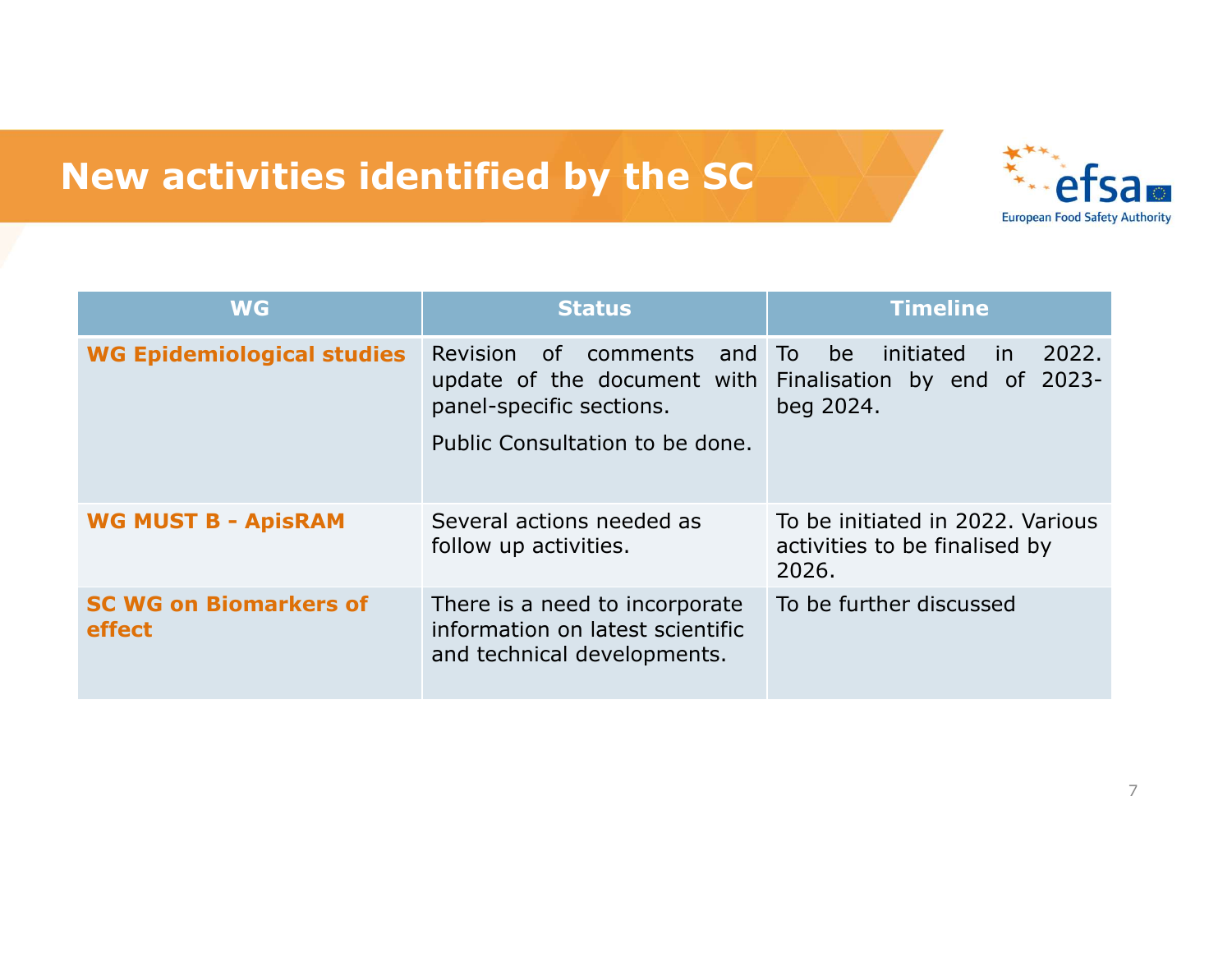



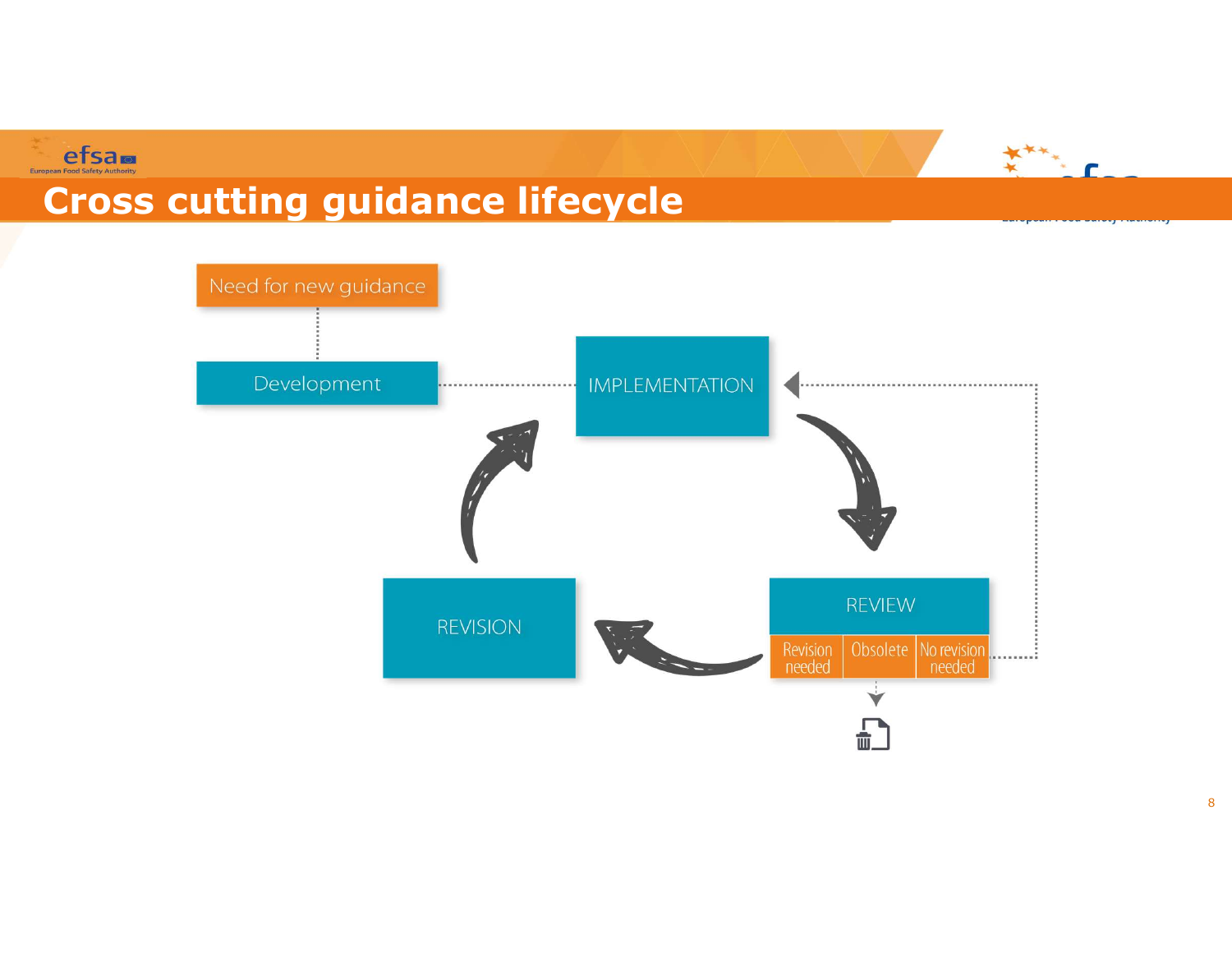## Revision on cross-cutting guidance



|                                                                                                                     | <b>Revision on cross-cutting guidance</b>                                                                                                                                                                  |                                       |
|---------------------------------------------------------------------------------------------------------------------|------------------------------------------------------------------------------------------------------------------------------------------------------------------------------------------------------------|---------------------------------------|
|                                                                                                                     |                                                                                                                                                                                                            | <b>European Food Safety Authority</b> |
| <b>WG</b>                                                                                                           | <b>Status</b>                                                                                                                                                                                              | <b>Timeline</b>                       |
| <b>Guidance on Expert</b><br><b>Knowledge Elicitation</b><br>(2014)                                                 | Discussed in 2021 and update To be further discussed<br>agreed.                                                                                                                                            |                                       |
| <b>Revision of the guidance on</b><br>the margin of exposure<br>approach (MoE) (2005)                               | Discussed and agreement for<br>revision at the 106 <sup>th</sup> SC<br>Plenary. Last version in 2005,<br>there is a need to incorporate<br>information on latest scientific<br>and technical developments. | To be further discussed               |
| <b>Revision of the Guidance on</b><br>default values to be used in<br>the absence of actual<br>measured data (2012) | Collect info from Panels/Units<br>and discussion at the 108th SC<br>plenary, April 2022.                                                                                                                   | To be further discussed               |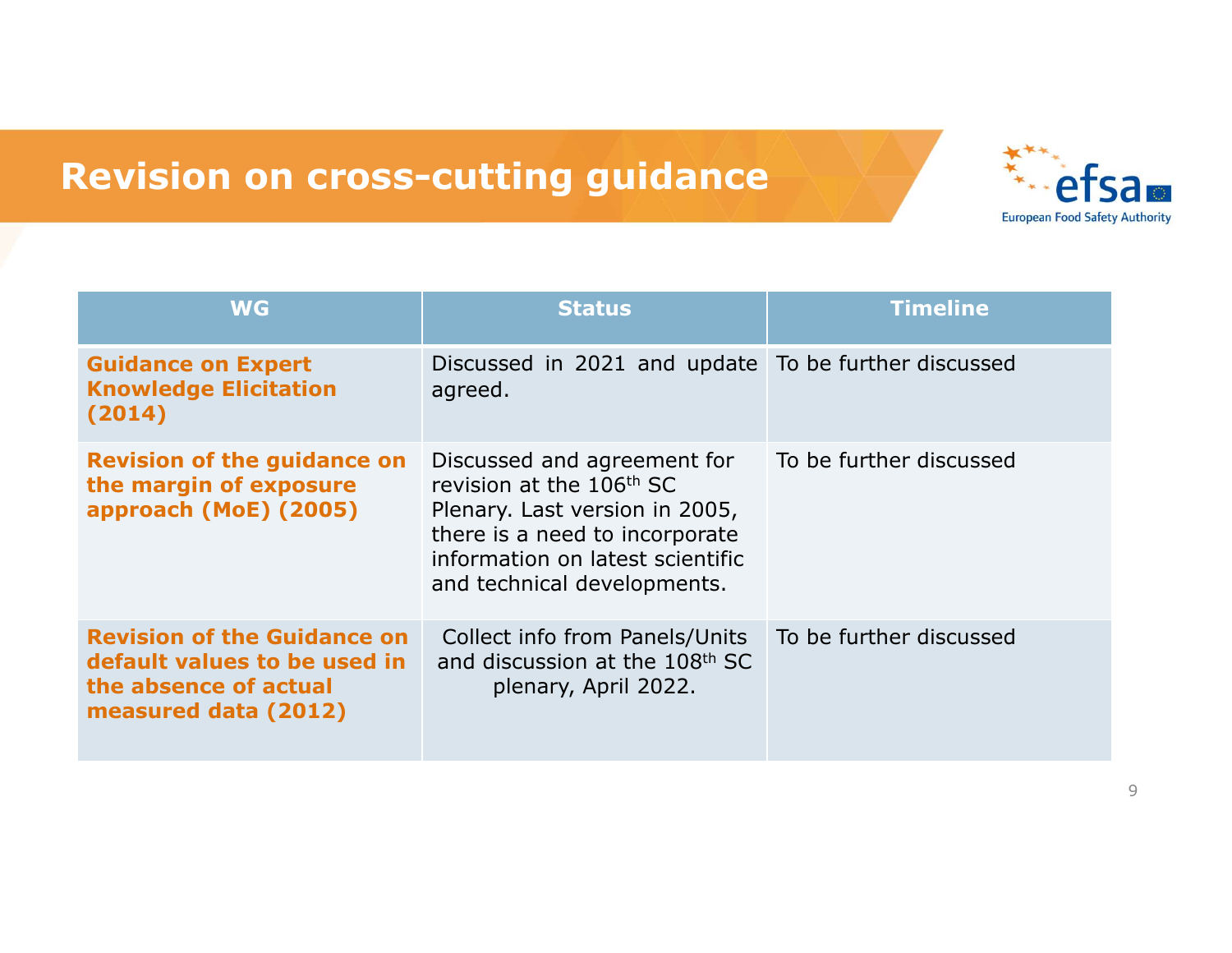## Next steps



March 2022: Consultation with the Units/Panels on their needs and suggestions. March 2022:<br>
March 2022:<br>
Consultation with the Units/Panels on their needs and<br>
Suggestions.<br>
April 2022:<br>
Discussion at SC plenary and prioritisation exercise

April 2022:

• Finalised workprogramme 2022-2024 will be communicated to relevant stakeholders (e.g. AF, DG Sante, sister agencies)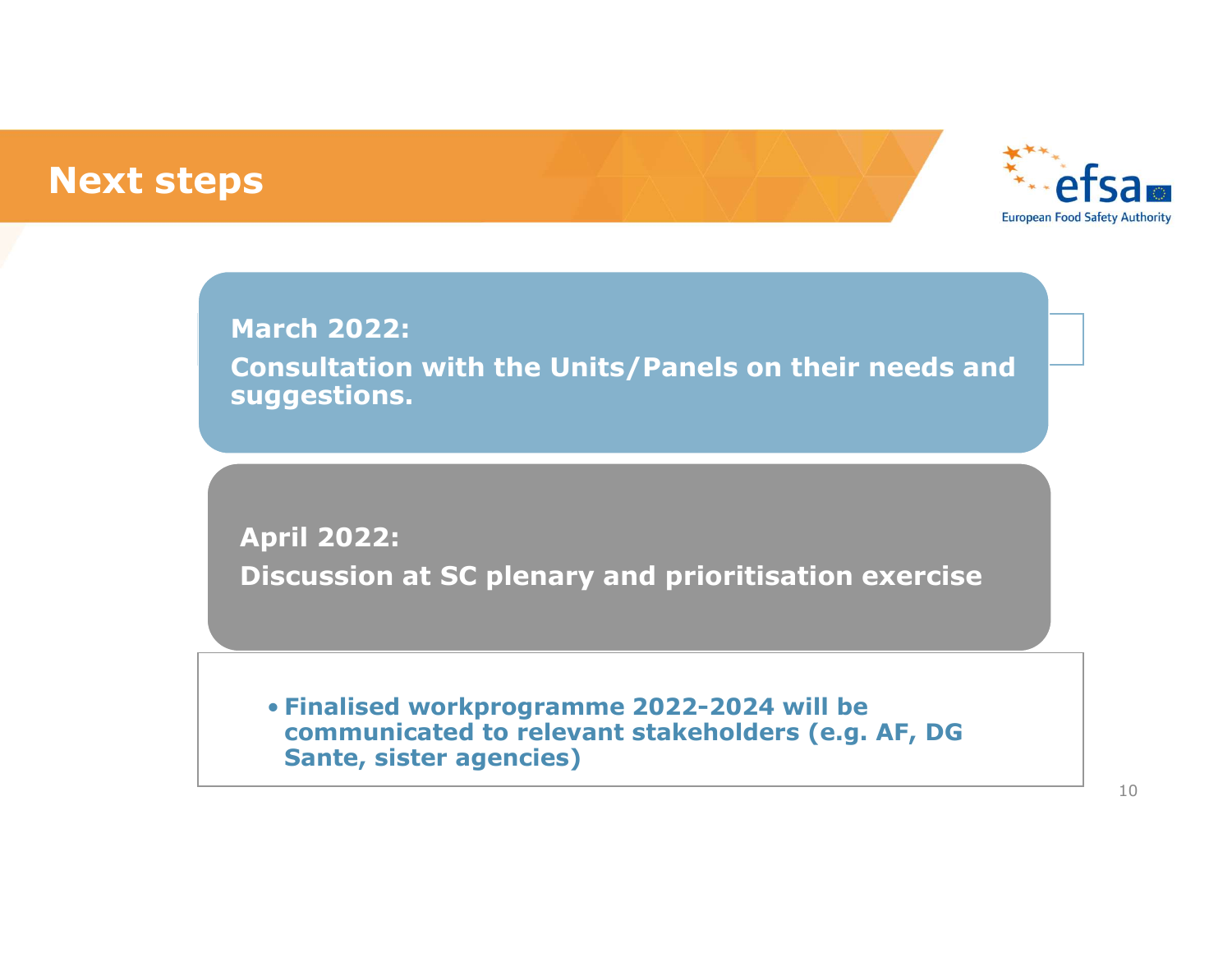

83rd Advisory Forum meeting Paris, France, 06-07 April 2022

## Re-launch of literature reviews Framework Contract



Trusted science for safe food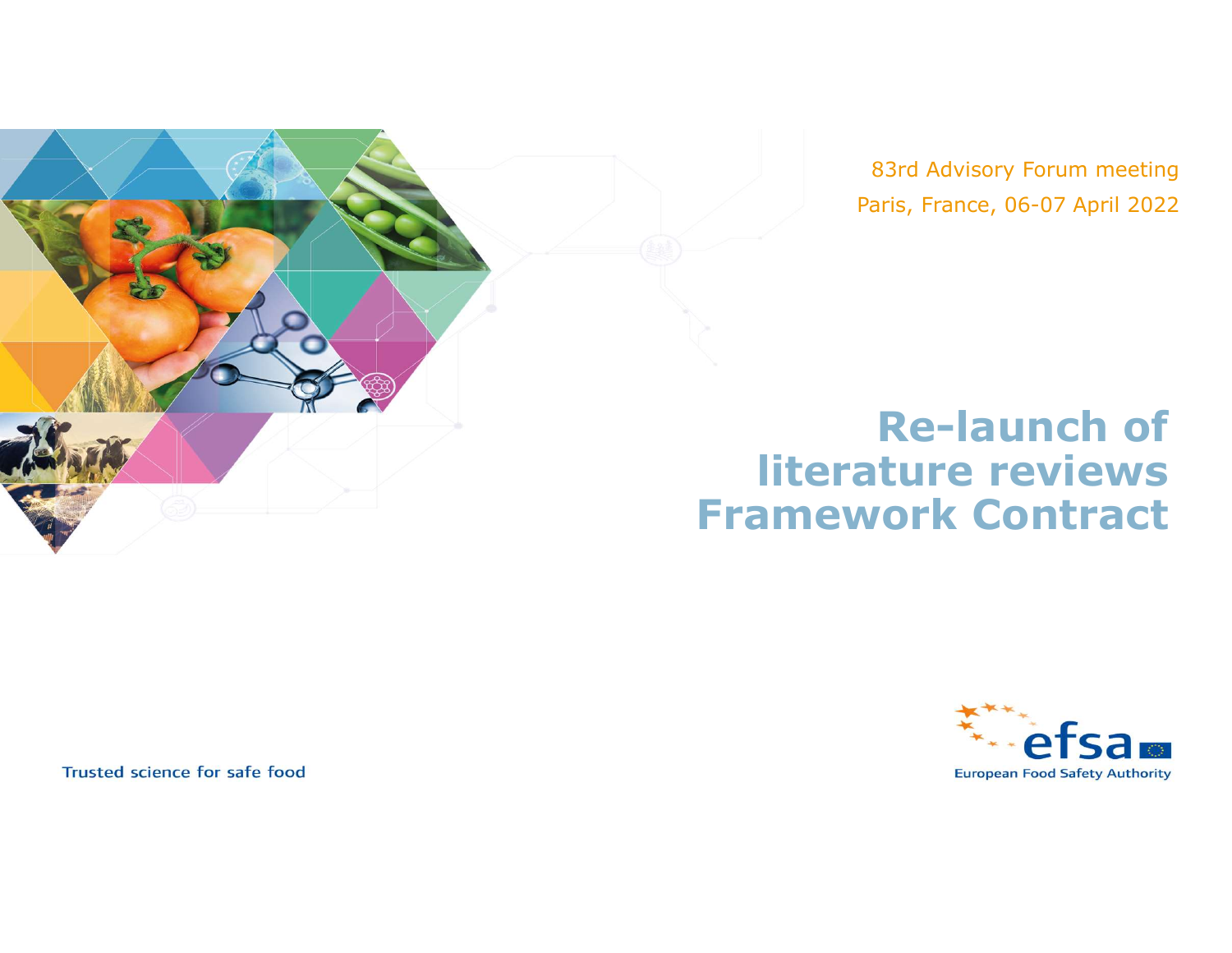## Tasks LR FWC



- conduct or support EFSA in conducting full or parts of Systematic Literature Reviews (SRs) (includes extensive literature searches - ELS)
- **Example 1 conduct or support EFSA in conducting** narrative literature reviews
- **Example 2 conduct or support EFSA in conducting** scoping literature reviews
- **Reviewing, assessing and appraising the** quality of **already conducted reviews**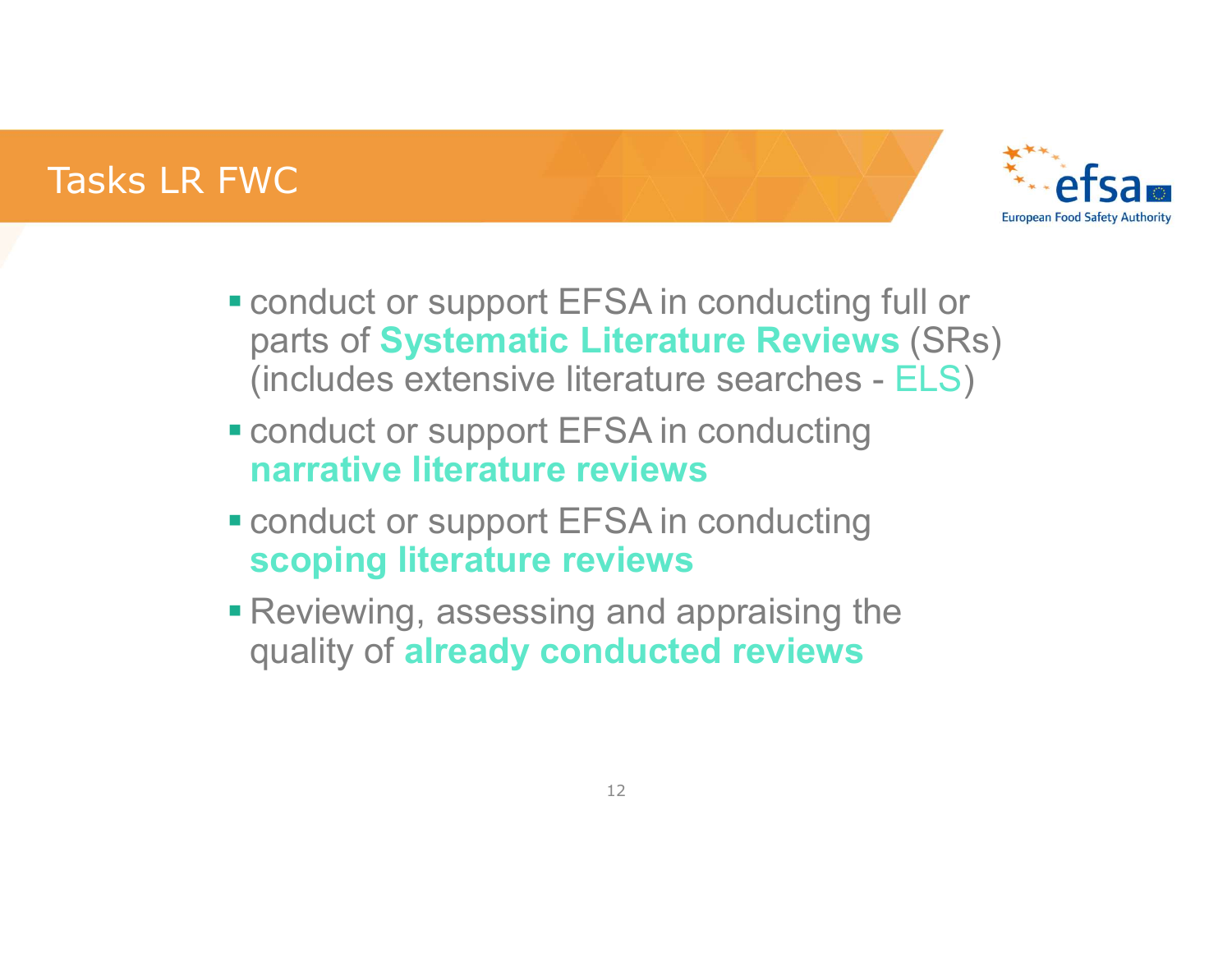## Contract practical details



- **Multiple Framework Contract in cascade**
- **Maximum 10 contractors**
- 4 M euros, 4 years
- Launch: 23/03/2022
- Closing date: 30/05/2022
- Evaluation: June-July 2022
- Contract signature: Est. July 2022

## **Link**